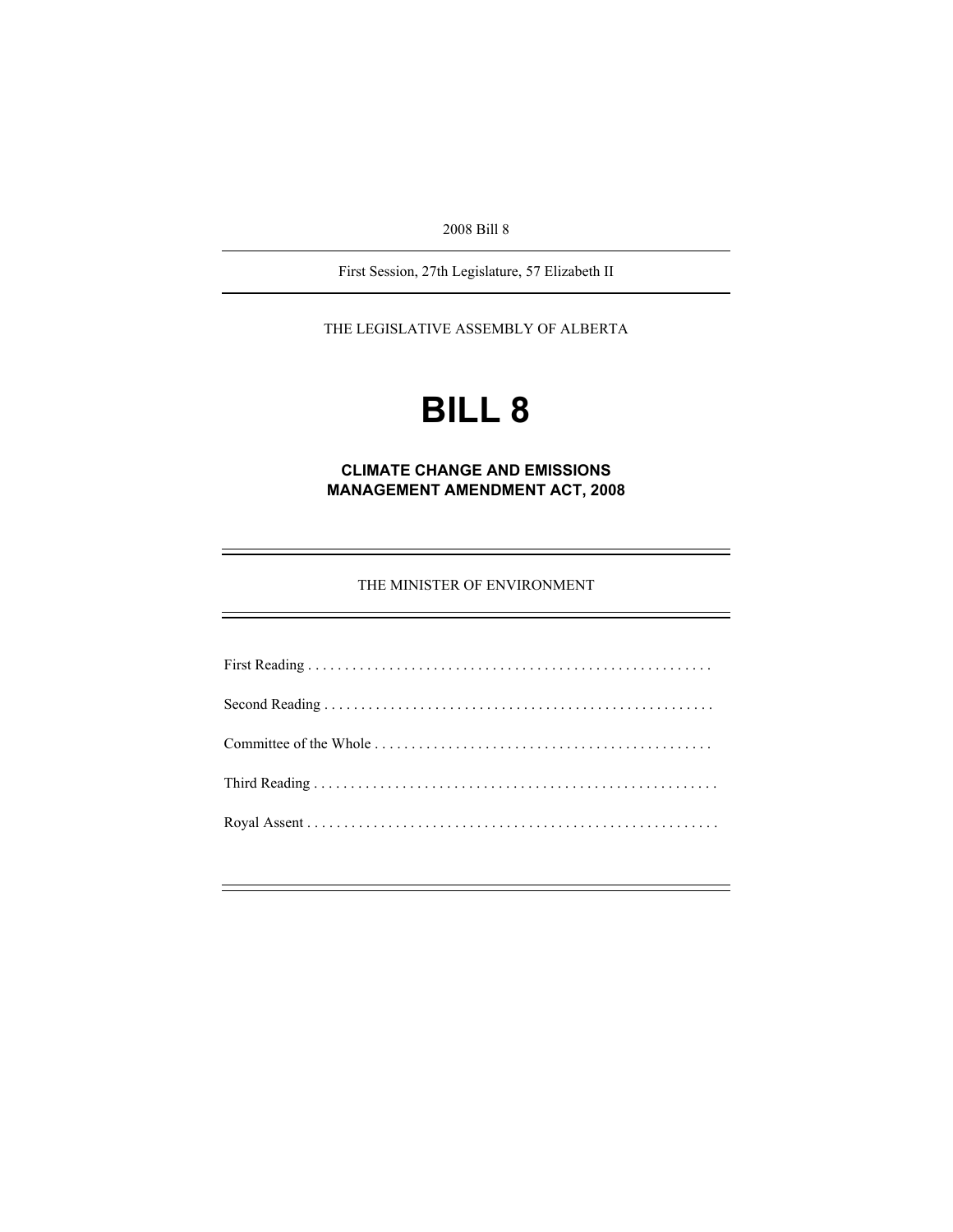**BILL 8** 

2008

# **CLIMATE CHANGE AND EMISSIONS MANAGEMENT AMENDMENT ACT, 2008**

*(Assented to , 2008)* 

HER MAJESTY, by and with the advice and consent of the Legislative Assembly of Alberta, enacts as follows:

#### **Amends SA 2003 cC-16.7**

**1 The** *Climate Change and Emissions Management Act* **is amended by this Act.**

## **2 Section 10 is amended**

- **(a) in subsection (3) by adding the following after clause (g):**
	- (h) paying salaries, fees, expenses, liabilities or other costs incurred by a delegated authority in carrying out a duty or function of or exercising a power of the Minister in respect of the Fund that has been delegated to the delegated authority, if authorized by the regulations.

#### **(b) by repealing subsection (4) and substituting the following:**

- **(4)** The Minister may make payments out of the Fund
	- (a) for the purposes of the Fund, or

*Bill 8*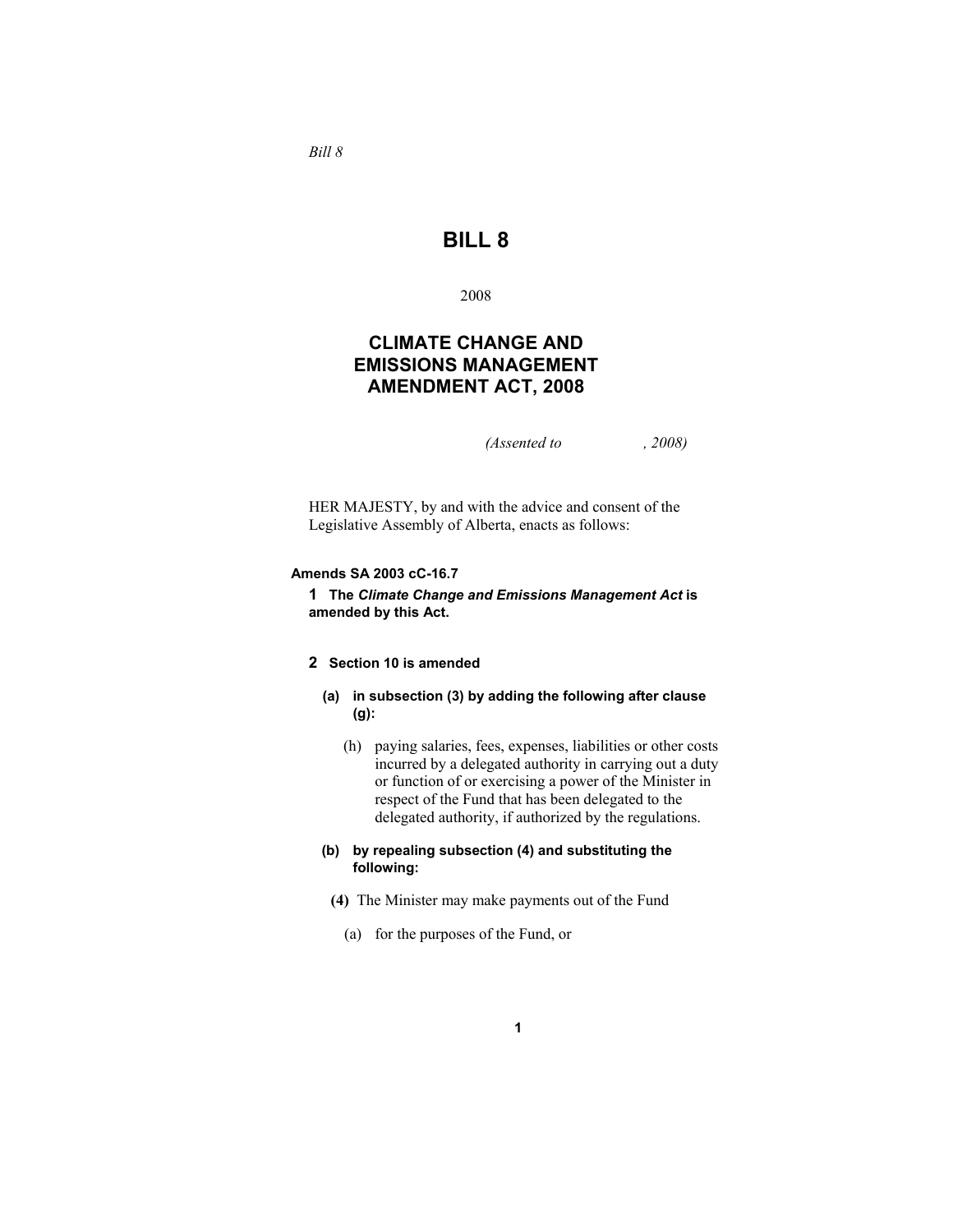#### **Explanatory Notes**

- **1** Amends chapter C-16.7 of the Statutes of Alberta, 2003.
- **2** Section 10 presently reads:

*10(1) The Climate Change and Emissions Management Fund is established.* 

*(2) The Fund shall be held and administered by the Minister in accordance with this Act.* 

*(3) The Fund may be used only for purposes related to reducing emissions of specified gases or improving Alberta's ability to adapt to climate change, including, without limitation, the following purposes:* 

- *(a) energy conservation and energy efficiency;*
- *(b) demonstration and use of new technologies that emphasize reductions in specified gas emissions in the discovery, recovery, processing, transportation and use of Alberta's energy resources;*

**1** Explanatory Notes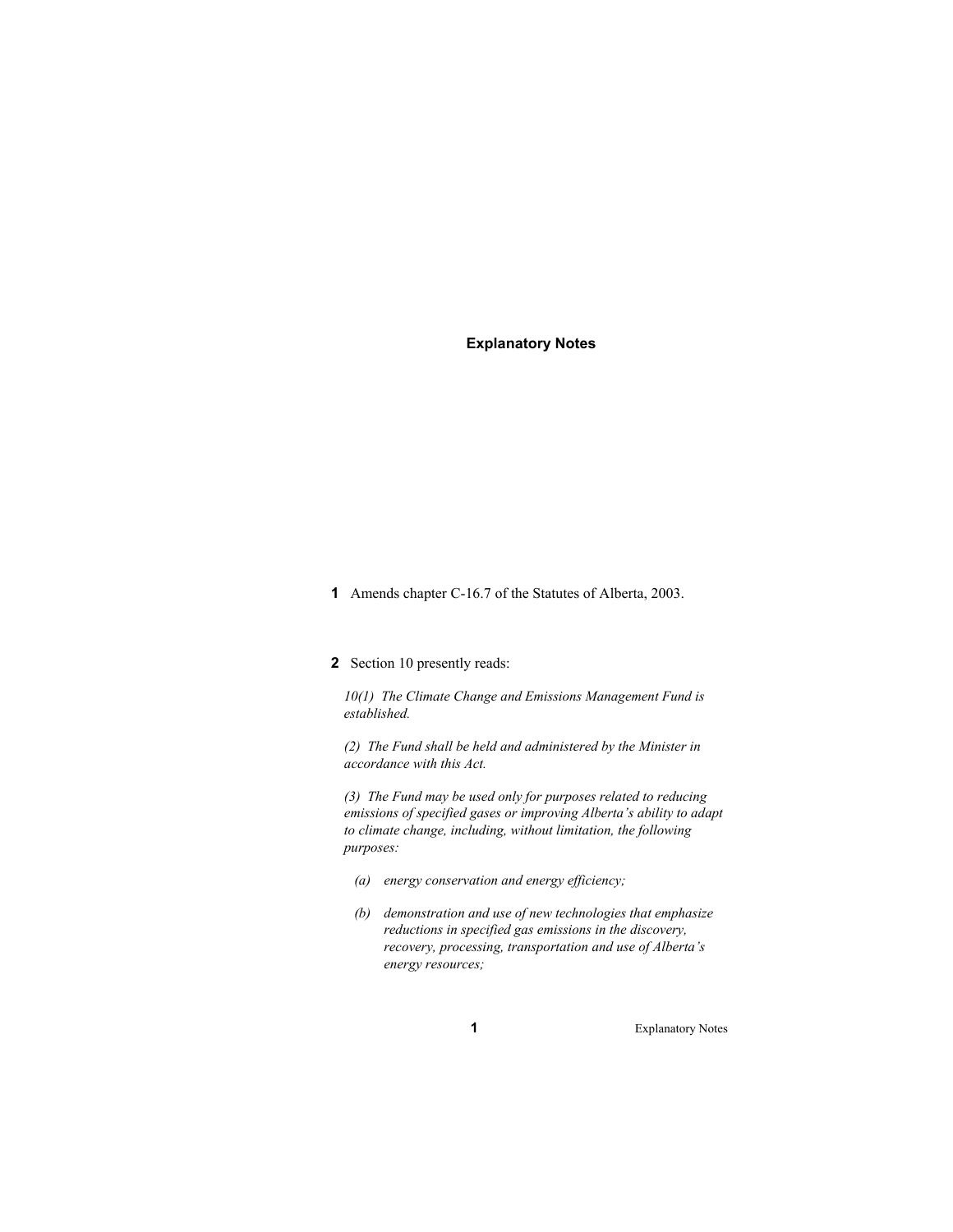(b) in accordance with the regulations, to a delegated authority to enable the delegated authority to make payments for the purposes of the Fund.

#### **3 Section 60(1) is amended**

## **(a) by repealing clause (d) and substituting the following:**

 (d) governing the maximum specified gas emissions intensity for operations and undertakings in Alberta based on levels of emissions of specified gases per unit of energy input or output, material input or output, product output or other thing, including, without limitation, regulations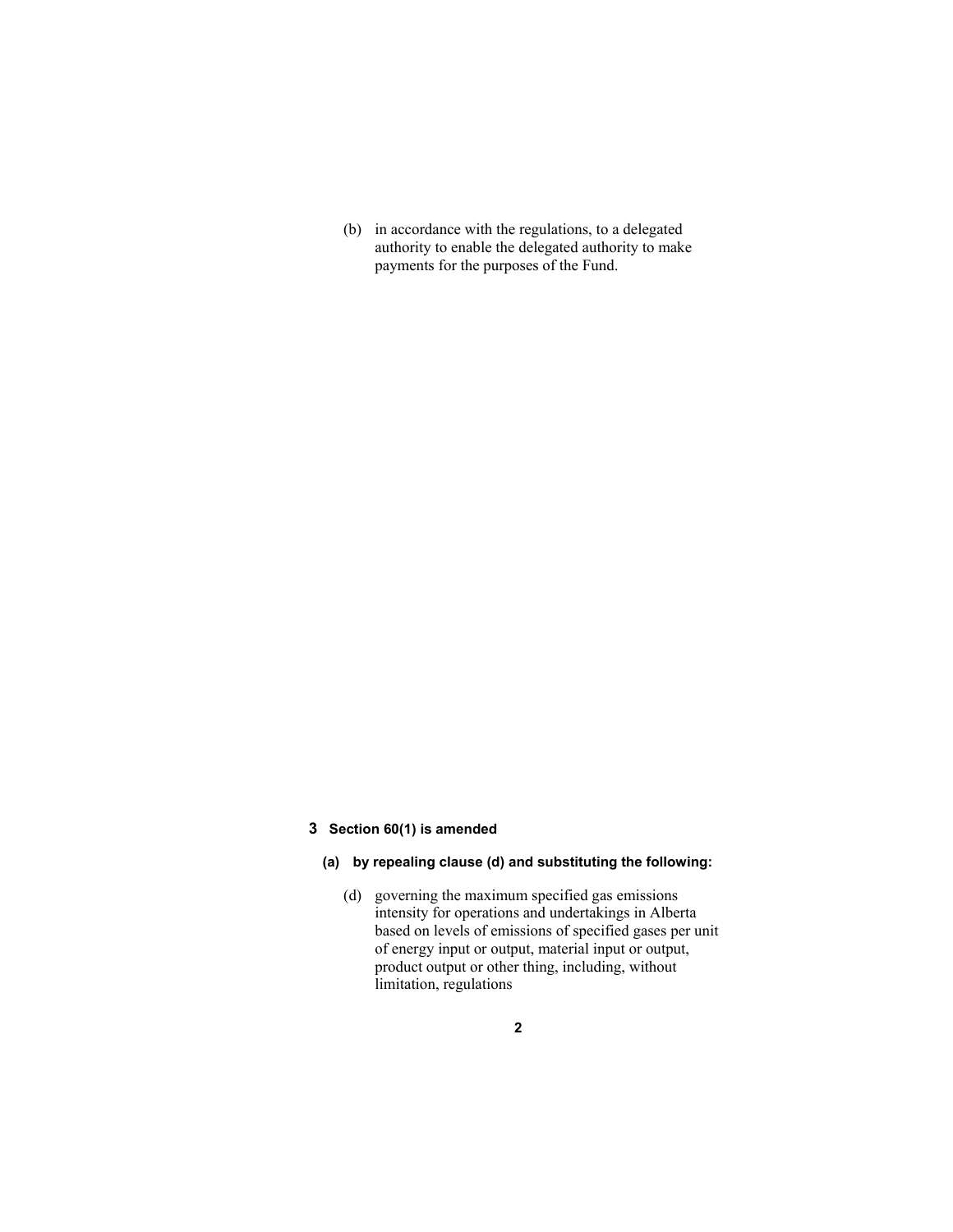- *(c) demonstration and use of new technologies that emphasize reductions in specified gas emissions through the use of alternative energy and renewable energy sources;*
- *(d) demonstration and use of specified gas capture, use and storage technology;*
- *(e) development of opportunities for removal of specified gases from the atmosphere through sequestration by sinks;*
- *(f) measurement of the natural removal and storage of carbon;*
- *(g) climate change adaptation programs and measures.*

*(4) The Minister shall make payments out of the Fund for the purposes of the Fund.* 

- *(5) The following shall be paid into the Fund:*
- *(a) money required to be paid into the Fund pursuant to the terms of a sectoral agreement entered into pursuant to section 4 or pursuant to regulations under section 5(f);*
- *(b) money received by the Government as a result of enforcement activities under this Act;*
- *(c) money from a supply vote appropriated for the purposes of the Fund;*
- *(d) gifts, donations, bequests and other contributions to the Fund.*

*(6) The income earned by the Fund accrues to and becomes part of the Fund.* 

- **3** Section 60(1) presently reads in part:
	- *60(1) The Lieutenant Governor in Council may make regulations*
	- *(b) establishing limits on the levels of specified gases that may be released into the environment from any source or type of source;*
	- *(d) governing the maximum levels of emissions of specified gases per unit of energy input or output or per unit of material*

**2** Explanatory Notes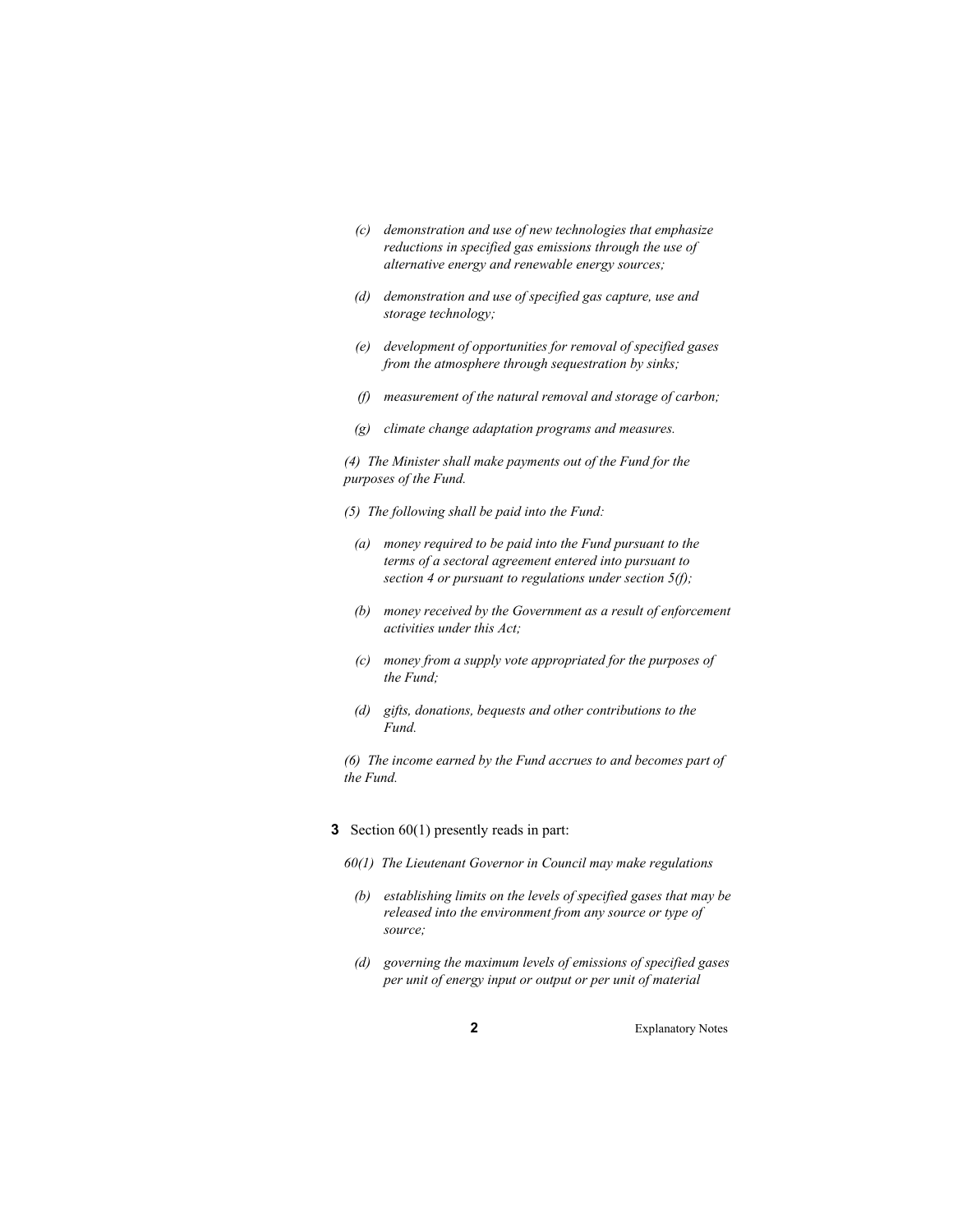- (i) authorizing the Minister to make orders establishing specified gas emissions intensity limits applicable to operations or undertakings in Alberta or substituting specified gas emissions intensity limits in place of any established by regulation,
- (ii) authorizing a director to specify an energy input or output, material input or output, product output or other thing in respect of an operation or undertaking for the purpose of determining the specified gas emissions intensity of the operation or undertaking,
- (iii) providing a mechanism for a director to reclassify an operation or undertaking that belongs to a class to which a specified gas emissions intensity limit applies for the purpose of making the operation or undertaking subject to the specified gas emissions intensity limit that is applicable to another class, and respecting the circumstances in which an operation or undertaking may be reclassified, or
- (iv) authorizing a director to issue orders requiring a person who is responsible for an operation or undertaking to take measures to minimize or remedy the effects of the operation or undertaking exceeding a specified gas emissions intensity limit;

#### **(b) by adding the following after clause (z):**

 (z.1) authorizing the Climate Change and Emissions Management Fund to be used for the purpose of paying salaries, fees, expenses, liabilities or other costs incurred by a delegated authority in carrying out a duty or function of or exercising a power of the Minister in respect of the Fund that has been delegated to the delegated authority and respecting any matter relating to the use of the Fund for that purpose;

#### **4 The** *Specified Gas Emitters Regulation* **(AR 139/2007) is validated as of June 27, 2007.**

**5 Section 3(a) is deemed to have come into force on April 20, 2007.**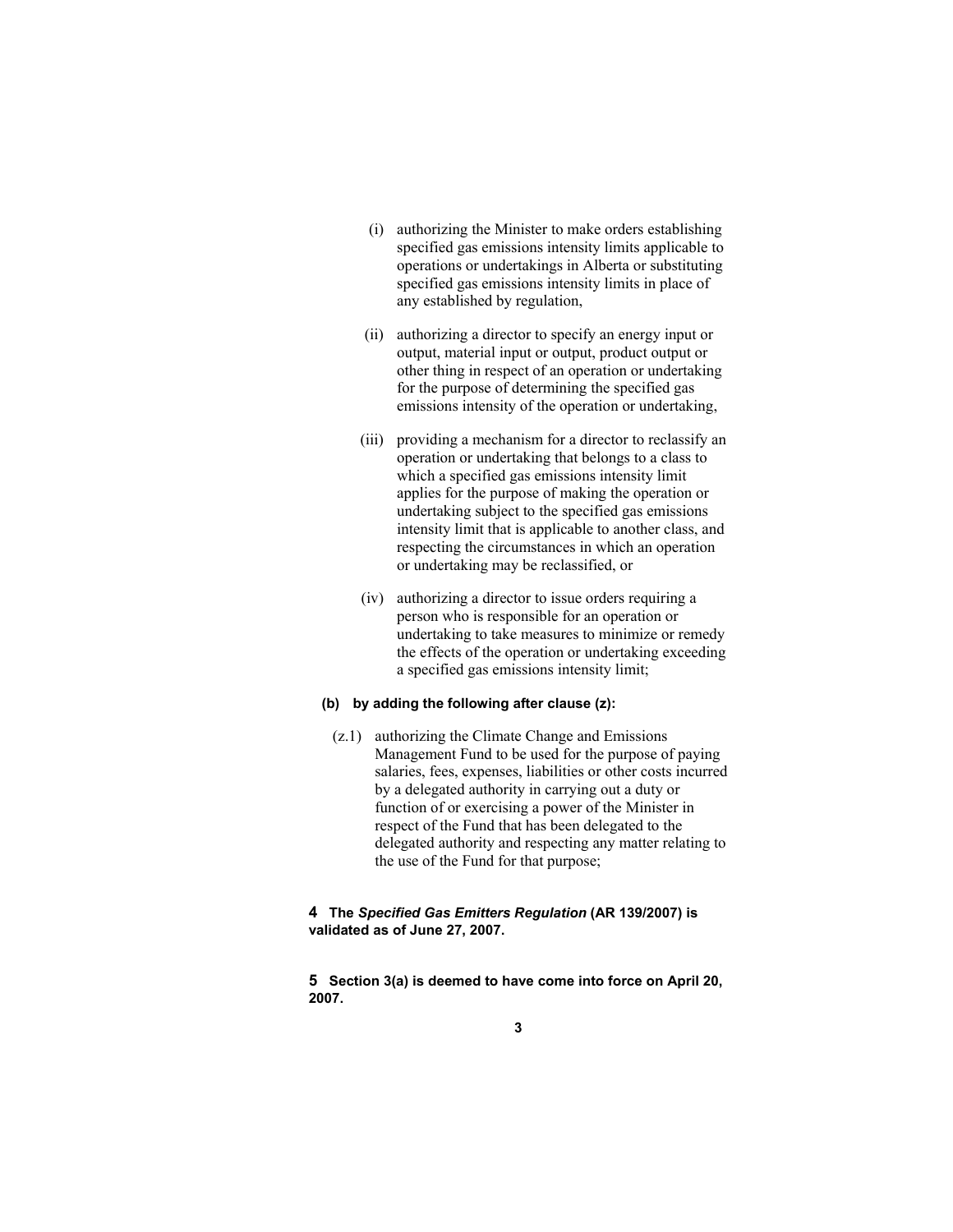*input or product output for operations and undertakings in Alberta;* 

- **4** Validation of regulation.
- **5** Deemed coming into force.

**3** Explanatory Notes